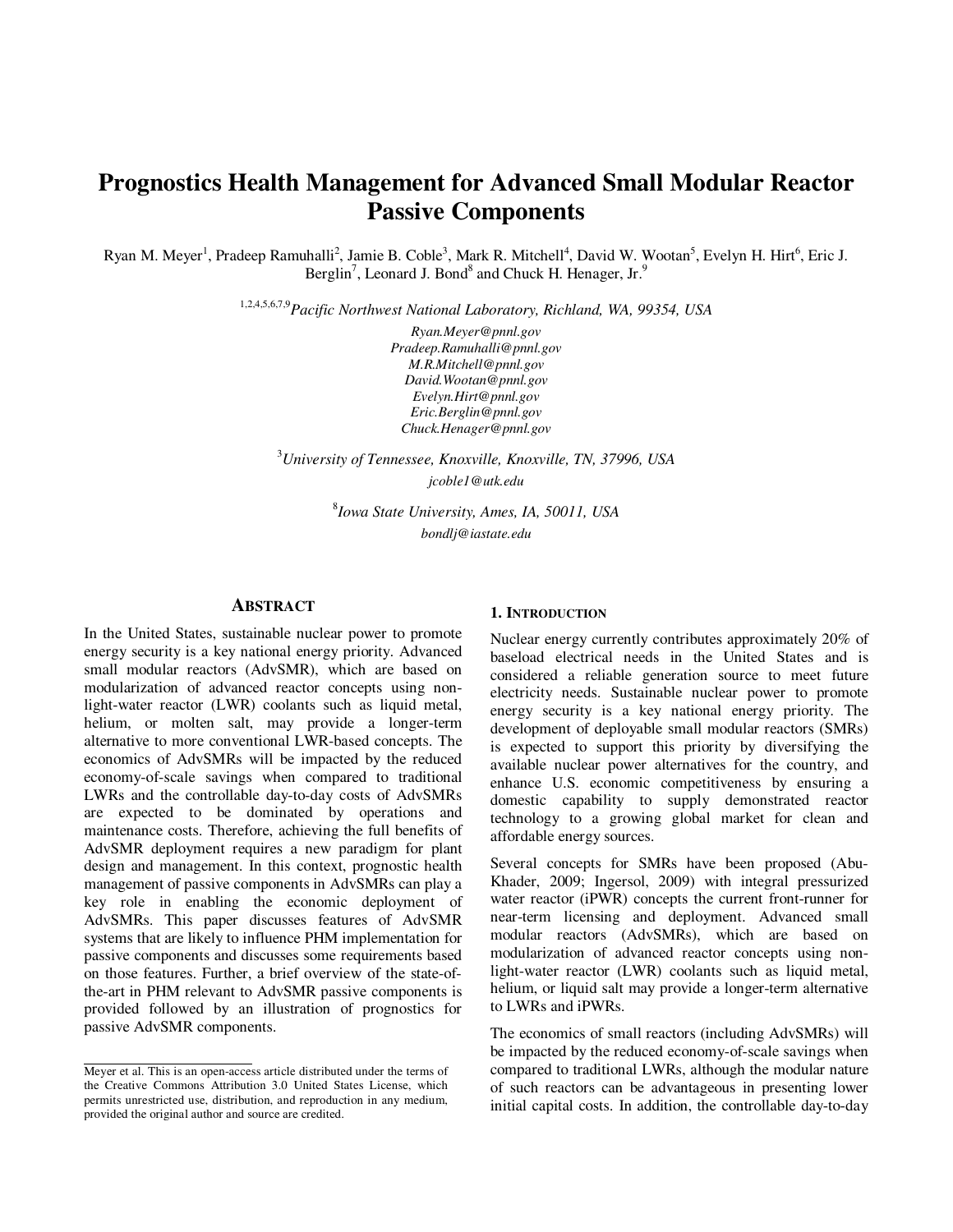costs of AdvSMRs are expected to be dominated by operations and maintenance (O&M) costs, and achieving the full benefits of AdvSMR deployment requires a new paradigm for plant design and management.

Components in nuclear power plants can be classified as active or passive. Passive components refer to those structures or components in a nuclear power plant that are functional without a power source. Examples of passive components include pipes, vessels, tanks, cables, etc. This is in contrast with active components which include pumps, valves, motors, etc. While proper maintenance of both active and passive components is important in the operation of nuclear power plants, the degradation in passive components, in particular, if not addressed in a timely fashion, is likely to result in unplanned plant shutdowns. Thus, PHM of passive components in AdvSMRs can play a key role in enabling the economic deployment of AdvSMRs.

A recent technical report describes several of the requirements for performing PHM of passive AdvSMR requirements and outlines several research gaps and technical needs to address these gaps (Meyer, Coble, Hirt, Ramuhalli, Mitchell, Wootan, Berglin, Bond, & Henager, 2013). This paper discusses features of AdvSMR systems that are likely to influence PHM implementation (Section 2) for passive components and discusses some requirements based on those features (Section 3). Further, a brief overview of the state-of-the-art in PHM relevant to AdvSMR passive components is provided (Section 4) followed by an illustration of prognostics for passive AdvSMR components (Section 5). Finally, some brief discussions and concluding remarks are provided in Section 6.

# **2. ADVANCED SMALL MODULAR REACTORS**

The evolution of nuclear power generating technology is organized by categorizing systems as Generation (Gen) I, II, III, III+, and IV technologies. Gen I includes the earliest prototype reactors while most commercial LWRs in operation today are considered Gen II technologies. Gen III and III+ reactors represent improvements over Gen II technologies with respect to increased reliance on passive safety mechanisms, increased use of digital instrumentation and control, and increased monitoring instrumentation. Gen IV represents a more significant leap in terms of technology advancements and concepts within Gen IV have expected deployments dates beyond 2030. The Gen IV International Forum (GIF) was created to help focus international resources and efforts to establish the feasibility and performance of future generation reactors. Improvements in safety and reliability, sustainability, proliferation resistance, and economics are among the key goals of the GIF efforts. AdvSMRs will be based on Gen IV concepts, such as those promoted by the GIF. Candidate technologies promoted by the GIF include (NERAC, 2002; Abram & Ion, 2008):

- Sodium Fast Reactors (SFRs)
- Very High Temperature Reactors (VHTRs)
- Gas-Cooled Fast Reactors (GFRs)
- Lead-Cooled Fast Reactors (LFRs)
- Molten Salt Reactors (MSRs)
- Supercritical Water-Cooled Reactors (SWCRs)

Like all nuclear reactors, heat is removed from the core in Gen IV reactors by a reactor coolant system that transfers the heat to a system of heat exchangers for power



Figure 1. Depiction of a pool-type Sodium Fast Reactor.

conversion. A depiction of a SFR in Figure 1 serves to illustrate many of the components that are basic to many nuclear power systems. In the case of the SFR, the primary sodium coolant and reactor core are contained within a reactor vessel. Penetrations in the reactor vessel allow the insertion and removal of control rods to manage the fission chain reaction. Pumps circulate the sodium through the reactor core and a secondary sodium loop transfers heat from a heat exchanger located in the reactor vessel to the steam generator. In the steam generator, heat is transferred from the sodium to water which is converted to steam. The steam is then converted to electricity through the turbine generator system.

There are many possible variations on the system discussed above for Gen IV technologies, including loop versus pool type designs for the primary systems or the elimination of the secondary heat exchange loop. In the case of gas-cooled reactor systems, it may even be possible to couple the primary coolant (i.e., He) directly to the gas turbine. In essence, the higher operating temperatures and exotic coolants of Gen IV systems enable many system configurations that cannot be realized with conventional technologies to achieve improved efficiencies. The following subsections briefly summarize features that will be generally applicable to AdvSMR systems and how these features will impact PHM system deployment for passive components.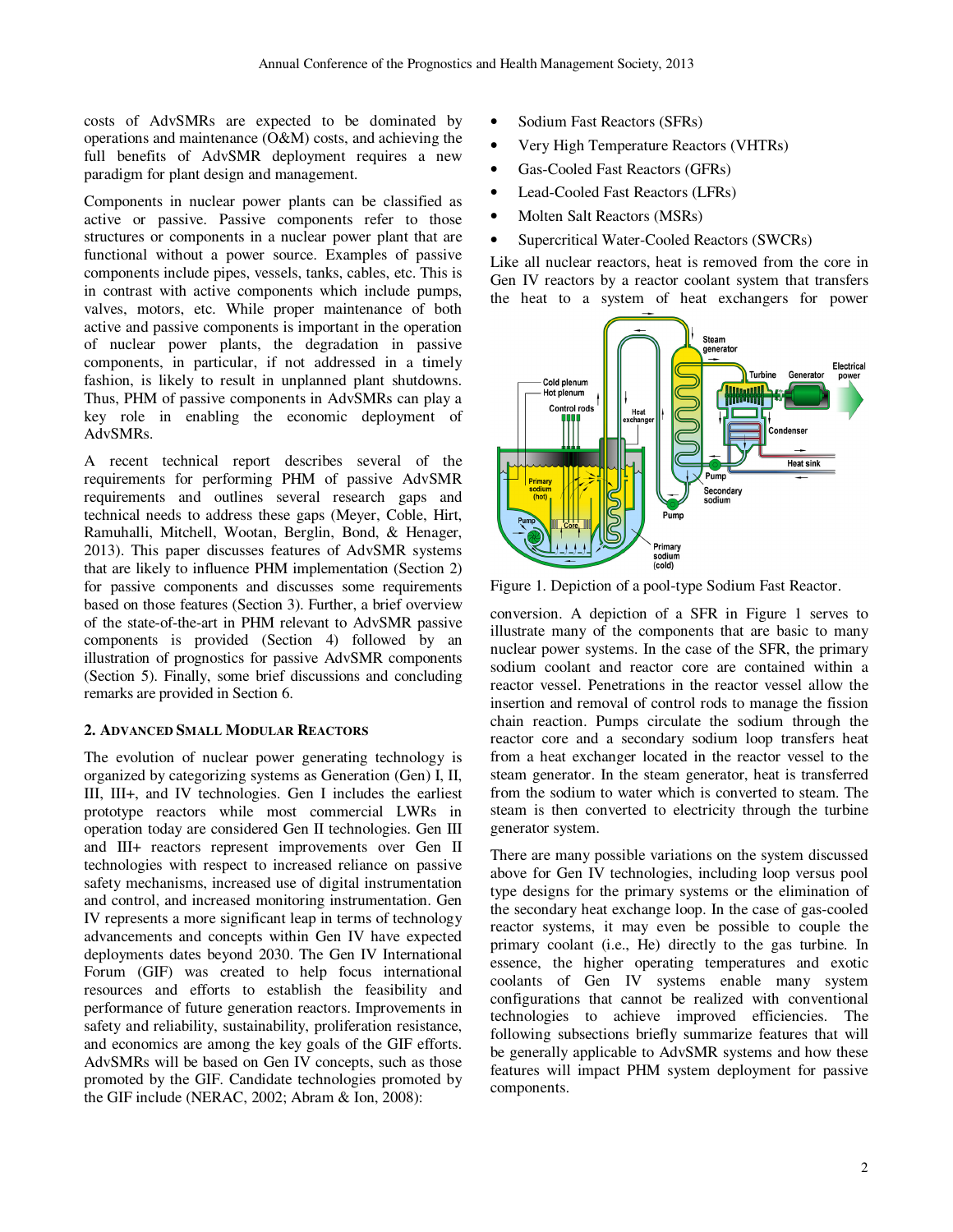## **2.1. Operating Environment and Materials Degradation**

Passive components in AdvSMRs will be subject to relatively harsh operating environments in comparison to LWRs. This includes higher temperatures, fast neutron fluxes, and corrosive coolant conditions. Materials for advanced nuclear reactor applications generally consider radiation damage resistance, environmental stability, and high-temperature capability as paramount (Yvon & Carre, 2009; Zinkle & Busby, 2009). Volumetric swelling and dimensional stability, embrittlement, stress corrosion cracking, irradiation and thermal creep, and corrosion are critical materials degradation issues. Welds are problematic in nuclear structures as preferred sites for environmental degradation and stress-assisted degradation processes. Compatibility issues arise with regard to liquid metal coolants for liquid metal fast reactors (LFRs and SFRs) when metals and alloys in flowing coolant experience unwanted chemical reactions or leaching. In addition to driving the degradation issues, the harsh operating environment will negatively impact the performance of sensors for health monitoring and constrain their deployment.

#### **2.2. Operations and Maintenance**

Staffing and control room requirements have been identified as a significant technical and policy issue for multi-module SMR installations (Cetiner, Fugate, Kisner, & Wood, 2012). Key issues include determining appropriate staffing levels and how many units may be operated from a single control room. PHM systems can play an important role in reducing O&M costs and staffing needs by providing greater awareness of component and system conditions. In this case, to mitigate impending failure of a critical passive component of one module, the power level of that module may be decreased to reduce stresses and slow down the failure mechanisms. The power level of other modules may also be increased to compensate for the decrease in power to the first module. In this case, the role of a PHM system may be to determine appropriate stressor levels to achieve a desired remaining useful life (RUL). Also, compensation introduces coupling between modules and uncertainty that needs to be considered in the PHM implementation.

#### **2.3. Concepts of Operation**

In order to balance overall electricity generation and to meet fluctuating electrical demands, AdvSMRs may operate in a load-following mode, where the output of one or more reactor modules is adjusted (and thereby the electrical output of the plant). This type of operation has been studied for iPWR reactor designs (Hines, Upadhyaya, Doster, Edwards, Lewis, Turinsky, & Coble, 2011). Alternatively, electricity generation can be adjusted by using surplus heat for a secondary application. AdvSMRs may be required to operate in tandem with variable sources of renewable

energy and/or supply electricity and process heat for industrial applications. One of the objectives of the Next Generation Nuclear Plant (NGNP) was to demonstrate cogeneration of electricity and hydrogen using hightemperature process heat (Southworth, MacDonald, Harrell, Shaber, Park, Holbrook, & Petti, 2003). Concepts for largescale nuclear geothermal energy storage, shale oil extraction via nuclear and renewable energy, and symbiotic nuclear and renewable energy systems for electricity generation and hydrogen production have also been proposed (Haratyk & Forsberg, 2011; Forsberg, 2012; Forsberg, Lee, Kulhanek, & Driscoll, 2012). A key characteristic of many of these concepts is that they facilitate matching a constant nuclear energy source with variable electricity demand by distributing the nuclear production over multiple product streams (see Figure 2). In such scenarios, the distribution of load over components in the product streams will be subject to daily and seasonal load variations. Similar to the O&M, this introduces coupling and uncertainties that need to be considered in the PHM implementation.



Figure 2. AdvSMR deployment concept illustrating multiple generation missions.

#### **2.4. Refueling Schedules**

Several advanced reactor concepts are intended to operate for extended periods between outages. For LWRs, outages are scheduled every 18–24 months for refueling but several advanced reactor concepts are intended to operate with much longer periods between refueling. The Toshiba 4S concept, for instance, is designed to operate up to 30 years without refueling (Tsuboi, Arie, Ueda, Grenci, & Yacout, 2012). The SSTAR is another advanced reactor concept with targeted operation periods of 15 to 30 years between refueling activities (Smith, Halsey, Brown, Sienicki, Moisseytsev, & Wade, 2008). Several other reactor concepts such as the liquid fuel MSRs and pebble bed-type VHTRs may have the capability to refuel while operating. Thus, it will be important that PHM systems for AdvSMRs are capable of utilizing data obtained from on-line measurements as well as data collected during outages.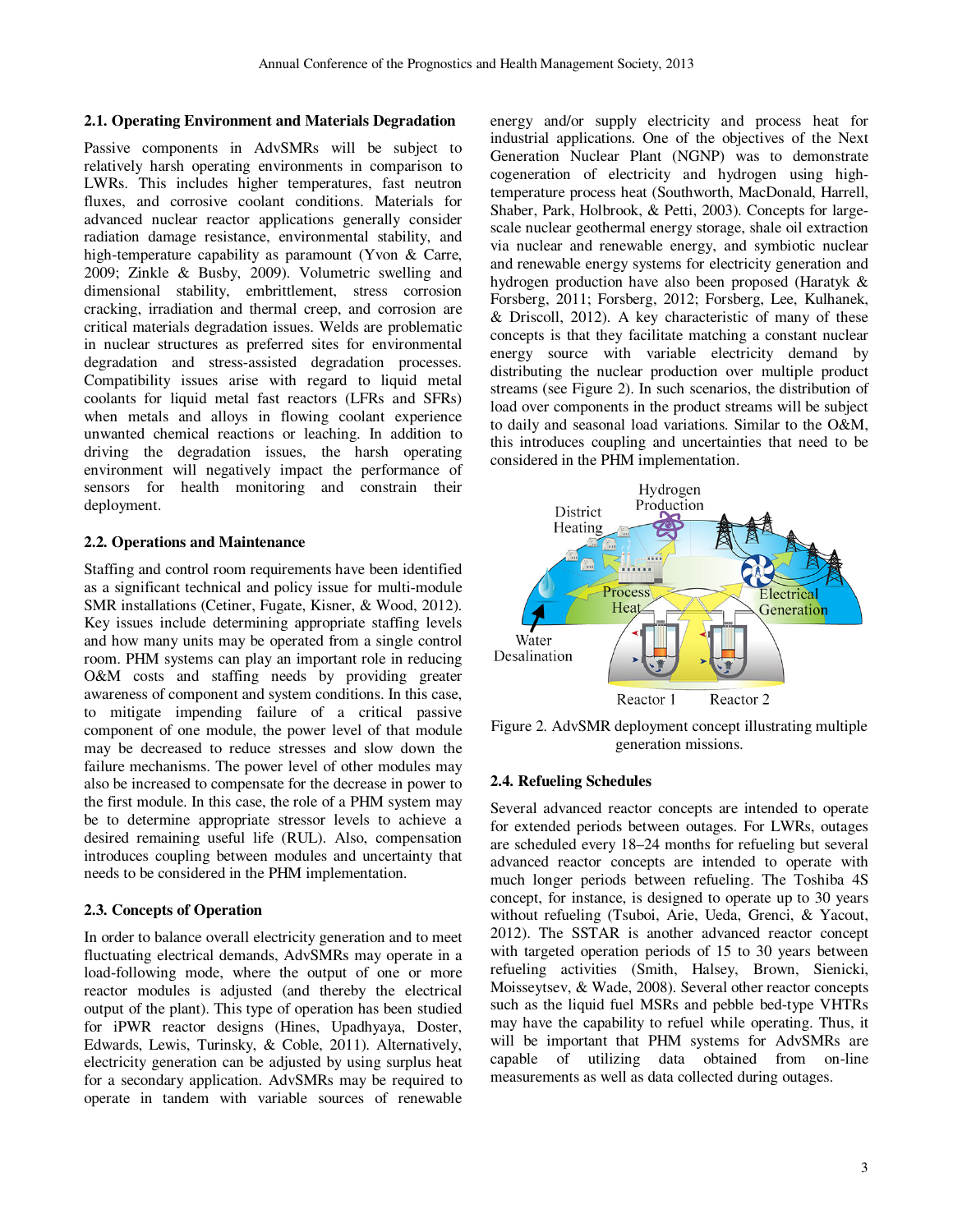## **3. PROGNOSTIC HEALTH MONITORING REQUIREMENTS**

Based on AdvSMR features such as those discussed in Section 2, a requirements analysis for the application of PHM to AdvSMRs has been performed, identifying several important requirements to date (Meyer et al., 2013):

## **3.1. Sensors and Instrumentation for Condition Assessment of Passive Components**

Because opportunities to perform inspections and maintenance of passive components when the plant is offline will be limited in many designs, there is a need to monitor risk-significant passive components during plant operation for degradation. In addition, there is a need to monitor the stressors (time at temperature, fluence, mechanical loads, etc.) that are expected to contribute to degradation of these components. Requirements for sensors and instrumentation (whether for on-line or off-line condition assessment or for stressor monitoring) include:

- Ability to tolerate the harsh operating conditions in AdvSMRs.
- High sensitivity, to ensure that reliable measurements from earlier stages of degradation are possible.
- Capability to quantify the amount of degradation from the measurements.

## **3.2. Fusion of Measurement Data from Diverse Sources**

Accessibility to some AdvSMR components may be restricted, particularly in pool-type reactors in which many of the primary system components will be submersed in coolant. Additionally, for concepts with infrequent refueling outages, opportunities to access components for periodic off-line inspection will be reduced. The fusion of data obtained from both online and offline measurements may enhance the performance of prognostics relative to relying on either type of measurement alone.

## **3.3. Address Coupling Between Components or Systems, and Across Modules**

Compensating O&M strategies and concepts of operation that seek to distribute the output over multiple product streams will result in coupling effects between components, systems, and modules. This is likely to result in changing or time-varying load conditions that will introduce uncertainty in future stressor profiles.

## **3.4. Incorporation of Lifecycle Prognostics**

An effective PHM system for AdvSMRs should be able to adapt or adjust its prognostics methodology to where the component or degradation is in its lifecycle. This helps to ensure accurate and timely determination of RUL based on the available information. Part of this requirement is determining the appropriate degradation models and updating these models in response to changes in operating conditions. Further, it will be necessary to transition between stressor-based prognostics and condition-based prognostics depending on the available data.

## **3.5. Integration with Risk Monitors for Real-time Risk Assessment**

Given that it will likely be impractical to monitor or assess every component, a risk assessment will need to be performed to determine risk-significant components to ensure the highest return on investment. Such a risk assessment is in line with current practice for safetysignificant components using risk-informed in-service inspection (RI-ISI). Also, the PHM system will be required to feed-back information on component condition and estimated RUL to the plant supervisory control algorithm for decision-making on O&M to manage and mitigate the impact of detected degradation. This feedback will have to flow through real-time risk monitors (Coble et al., 2013) that assess the risk associated with continued operation using the degraded component and contrast it with other options such as reactor-runbacks and shifting loads to other modules.

## **3.6. Interface with Plant Supervisory Control System**

As already discussed, with compensating O&M strategies in a modular plant the potential exists to shift the powergenerating burden among the units and/or modules to ensure component availability until the next scheduled maintenance opportunity. To accomplish this, PHM systems for passive components will require interfacing with the plant supervisory control system for AdvSMRs, to both obtain real-time information on operating conditions as well as feedback information that the control systems may use to adjust operating conditions to ensure a certain RUL.



Figure 3. Depiction of the multiple components of a PHM system for passive AdvSMR components.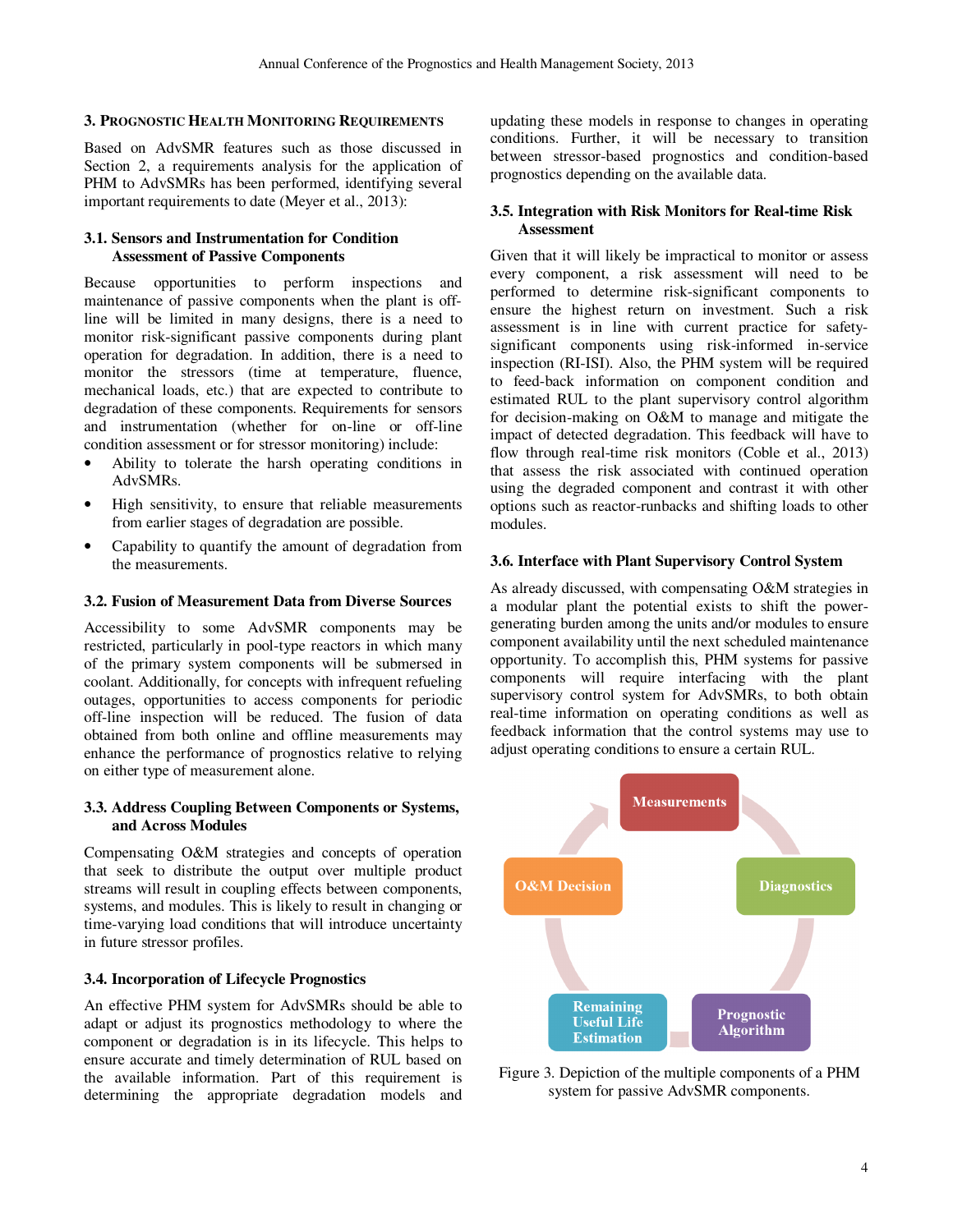# **4. RELEVANT PHM STATE-OF-THE-ART OVERVIEW**

A PHM system of AdvSMR passive components will consist of several elements, as depicted in Figure 3. This section contains a brief overview of the state-of-the-art for PHM relevant passive AdvSMR components by considering these elements. The overview provided here is an abbreviated version of a state-of-the-art assessment provided in Meyer et al. (2013).



Figure 4. Conceptualization of candidate measurements and sensor locations for monitoring passive component degradation in AdvSMRs.

## **4.1. Measurements**

Many different types of measurements can potentially be implemented in AdvSMRs to sample degradation and to input into prognostic models. Measurements can be categorized as local condition, global condition, and process/environmental measurements. Figure 4 illustrates several candidate measurements and sensor locations for monitoring passive component degradation in AdvSMRs. Local condition measurements refer to local nondestructive examination (NDE) measurements typically including various ultrasonic, eddy current, and visual testing techniques. These NDE measurements are currently limited to being performed while the reactor is off-line due to the operating environment. Although this limits the frequency at which these measurements can be performed, NDE measurements are generally more direct and descriptive than global condition or process/environmental measurements.

Global condition monitoring has also been deployed to monitor the status of passive components in nuclear reactors. As the name implies, these measurements relate to the overall health of a component or system and do not necessarily contain information about the nature of the fault or its precise location. Global condition measurements are sensitive to fairly advanced degradation such as cracks or the existence of loose parts. Although the measurements are less descriptive than local NDE measurements, global condition measurements are performed during reactor operation, and thus can be performed with greater frequency. In addition, global condition measurements can

be used to monitor components that are not accessible to local NDE measurements due to physical access limitations. Examples of global condition monitoring methods in nuclear reactors include vibration analysis, neutron noise analysis, and acoustic emission. Guided ultrasonic wave techniques are also emerging in the nuclear power industry and have the potential to merge some of the benefits of global measurements (i.e., long range sampling) and local measurements (i.e., descriptiveness).

In addition to condition measurements, passive component health may indirectly be inferred from process/ environmental measurements. These typically include measurements of temperature, flow rate, pressure, neutron<br>flux. and coolant chemistry variables. Process/ flux, and coolant chemistry variables. Process/ environmental conditions can be both contributors to passive component degradation and indicators of passive component degradation. In the former case, they represent stressors, and in the latter case, they are condition indicators. Like global condition measurements, process/ environmental measurements are generally less descriptive or direct than local NDE measurements, but they are performed during reactor operation and can be performed with greater frequency.

# **4.2. Measurements in Harsh Environments**

Multiple concepts exist for performing process/ environmental and NDE measurements on-line at high temperatures and research in these technologies is ongoing. Examples of such efforts are provided by Ball, Holcomb, and Cetiner (2012) for measurements of temperature and neutron flux including gold-platinum (Au-Pt) thermocouples, Johnson Noise Thermometers (JNT), and high temperature fission chambers. In addition, there are several fiber optic and ultrasound based concepts for measuring temperature and pressure parameters. On the NDE side, there are efforts to develop piezoelectric based technologies for applications in SFRs (Bond, Griffin, Posakony, Harris, & Baldwin, 2012) and LFRs by Kažys, Voleisis, and Voleisiene (2008). A significant issue includes understanding how many proposed sensor types will holdup to significant radiation fluxes and research efforts to address this gap with respect to in-pile instrumentation applications is ongoing (Rempe et al. 2011).

## **4.3. Diagnostics and Prognostics**

Several approaches to diagnostics and prognostics are potentially available. Research towards addressing issues such as data fusion for diagnostics, prognostic models, lifecycle prognostics, uncertainty quantification, and prognostics in coupled systems, is ongoing. It is likely that research in these areas will require adaptation to address issues specific to AdvSMR passive component applications. With respect to data fusion for diagnostics, most efforts have focused on the fusion being performed at the signal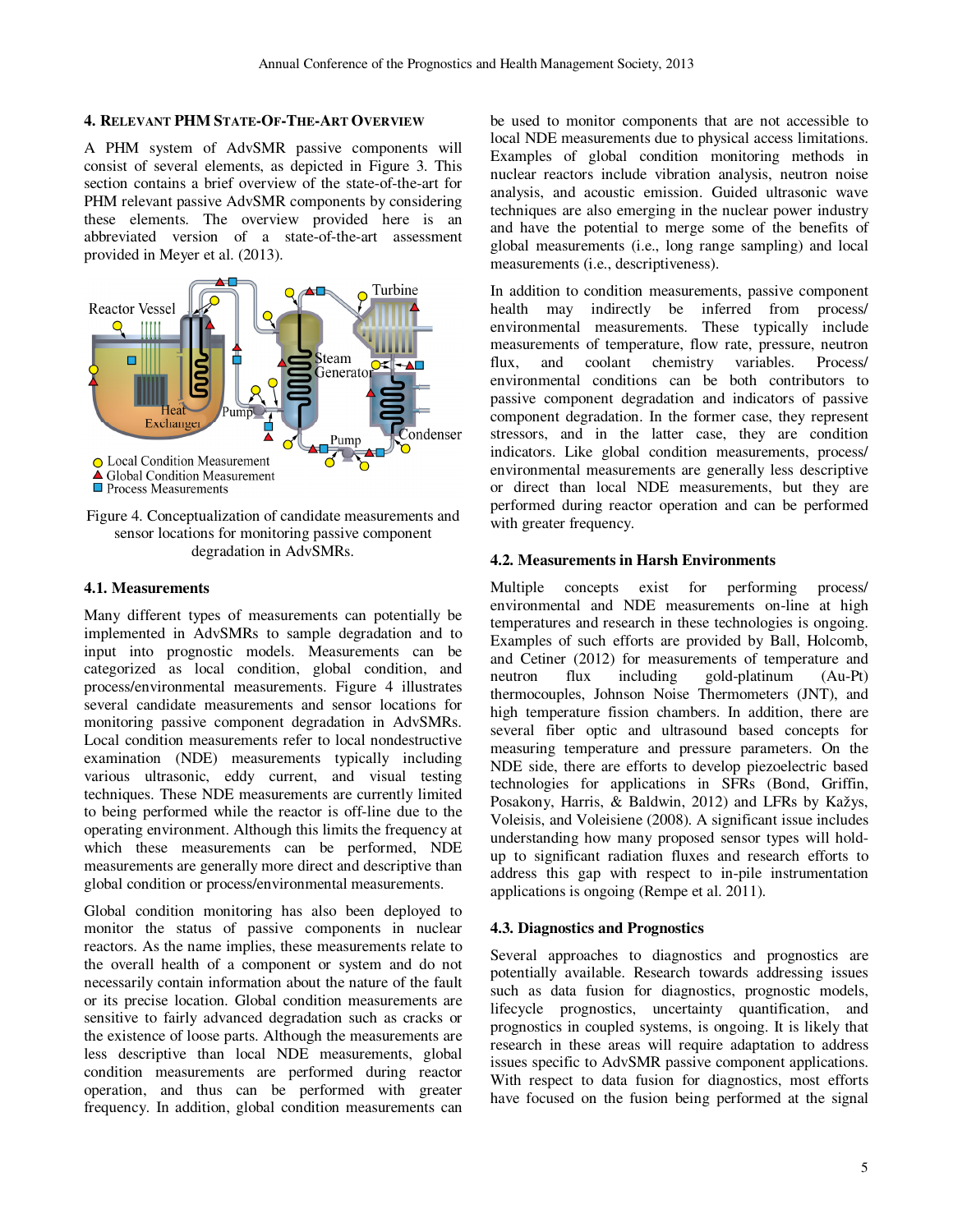level, using similar forms of measurements with less effort being expended on fusing dissimilar forms. Techniques for the latter efforts are largely data-driven and require data sets from known sources to determine the parameters of the fusion algorithm. Fusion using physics-based models, although not as widespread, has also been investigated.

Several state prediction techniques exist for potential application to passive components in AdvSMRs, many of them based on data-driven or probabilistic models of damage progression. Physics-of-failure models are increasingly being considered. Limited failure rate data or information related to many passive components in AdvSMRs will motivate the use of physics-of-failure models over historical data-driven models. Applicable models exist for many forms of relevant degradation such as Paris' Law for fatigue and Norton's Law for thermal creep. These models contain empirically derived constants that may not be fully known over the range of relevant operating conditions in AdvSMRs. Tracking algorithms (i.e., Kalman filtering, extended Kalman filtering, and particle filtering) provide a convenient framework for incorporating the latest information from measurements and facilitating the propagation of uncertainty to failure. Coupling the particle filter technique with physics-of-failure models for degradation modes can provide a versatile means for estimating the RUL of AdvSMR passive components.

# **5. ILLUSTRATION–PROGNOSTICS FOR ADVSMR PASSIVES**

The PF technique is adequately described in the literature,<br>including several tutorials for implementation implementation (Arulampalam, Maskell, Gordon, & Clapp, 2002; An, Choi, & Kim, 2012). An application of PF to forecast mechanical fatigue degradation in passive components in LWRs is described by Ramuhalli, Bond, Griffin, Dixit, and Henager Jr. (2010). Here, we provide a simple illustration of the PF technique to predict the failure of AdvSMR components due to thermal creep. Additional functionality and complexity can then be demonstrated by stepwise expansions and modifications to this simple illustration.

The forecasting of thermal creep damage in He gas turbine blades fabricated from a Ni-based superalloy has recently been investigated by Baraldi, Mangili, and Zio (2012) using an ensemble of empirical models to improve performance. Here, Norton's Law is used with the PF technique to predict the RUL of AdvSMR passive components. To generate a sequence of states, Norton's Law [eq. (1)], is written as a state transition model:

$$
\varepsilon_{k+1} = A\sigma^n \left( t_{k+1} - t_k \right) + \varepsilon_k. \tag{1}
$$

Norton's Law parameters for 316L stainless steel weld material provided in Nassour, Bose, and Spinelli (2001) are used for the initial demonstration presented here assuming a temperature of  $T = 700$ °C. For now, the Norton's Law parameters are assumed to be Gaussian distributed variables

and the values from Nassour et al. (2001) are interpreted as mean values although other distributions for these variables can be accommodated. The values of these parameters are provided in Table 1, along with assumed standard deviations.

Norton's Law is also used to generate simulated NDE measurement data. In this case, the model is developed in anticipation of accelerated aging studies that will provide data to validate the model illustrated here and potentially other models. The measurement uncertainties are assumed to have a Gaussian distribution. In this case, the uncertainty in the NDE measurements is assumed to be 0.1% of creep strain and the failure criterion is 3% creep strain. The actual failure time for these conditions according to Norton's Law is 10.8 hrs. The NDE measurements are simulated to be performed with a periodicity of 1 hr. This selection was made to approximate the relative frequency that offline NDE measurements may be performed on an AdvSMR, assuming the failure time in the accelerated studies is correlated with a plant lifetime.

Failure projections are included in Figures 5 through 7, for NDE measurements performed at 0 and 1 hours; 0, 1, and 2 hours; and 0, 1, 2, 3, and 4 hours. The distributions of RUL for each scenario are shown in Figures 8 through 10. The results were generated using a sample of 5000 particles.

Table 1. Summary of parameters and variables used in Norton's Law model to forecast thermal creep failure.

| Parameter | Value (mean)                                                            | Std. Dev. |
|-----------|-------------------------------------------------------------------------|-----------|
|           | 9.05                                                                    | 3.33%     |
|           | $2.93\times10^{-22}$ (N m <sup>-2</sup> ) <sup>-n</sup> h <sup>-1</sup> | 10%       |
|           | 125 MPa                                                                 |           |

## **6. CONCLUSIONS AND DISCUSSIONS**

PHM for passive components in AdvSMRs can play a key role in facilitating the deployment of AdvSMRs by minimizing controllable day-to-day costs associated with plant O&M. Although potential concepts and designs for AdvSMRs vary significantly, there are some general features that can help define the requirements of a PHM system for passive components. Degradation may be sampled in AdvSMRs through online and offline measurements. A PHM system is likely to be most effective if prognostics algorithms can use both types of measurements.

A basic illustration is provided of a prognostics method based on the PF technique for predicting passive component failure due to thermal creep degradation. The illustration simulates sampling of creep degradation with offline NDE measurements. The illustration only represents the start of prognostic algorithm development as additional prognostic algorithm development as functionality to address many the requirements in Section 3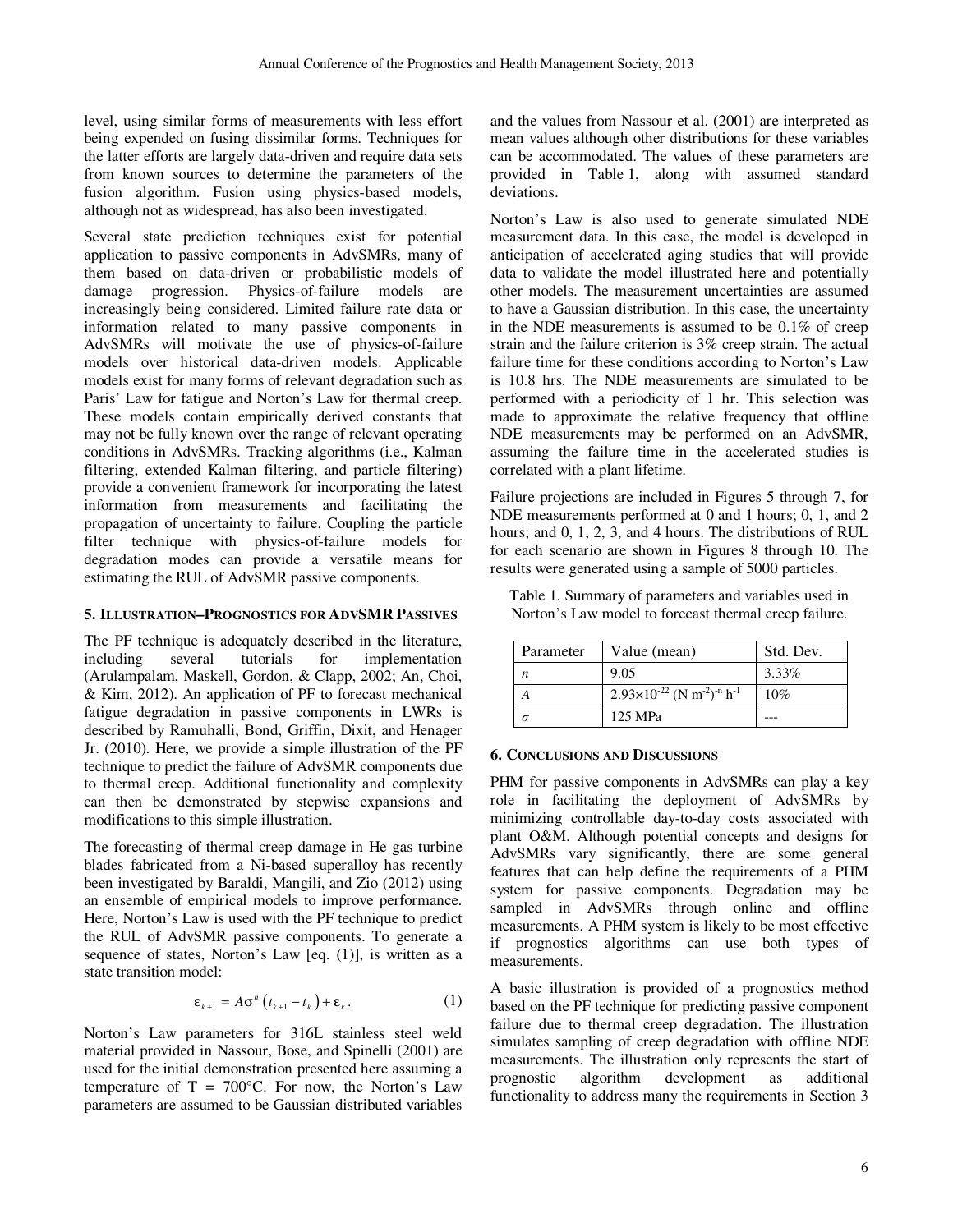will need to be demonstrated. The approach is to alternately add functionality and demonstrate that added functionality with accelerated aging studies.

## **ACKNOWLEDGMENT**

The work described in this report was sponsored by the Small Modular Reactor Research and Development Program of the U.S. Department of Energy (DOE) Office of Nuclear Energy and performed at Pacific Northwest National Laboratory (PNNL). PNNL is a multi-program national laboratory operated by Battelle Memorial Institute for the U.S. DOE under Contract DE-AC05-76RL01830.



Figure 5. Failure projection for thermal creep based NDE measurements at 0 and 1 hours.



Figure 6. Failure projection for thermal creep-based NDE measurements at 0, 1, and 2 hours.



Figure 7. Failure projection for thermal creep-based NDE measurements at 0, 1, 2, 3, and 4 hours.



Figure 8. RUL distribution for NDE measurements performed at 0 and 1 hours (see Figure 6).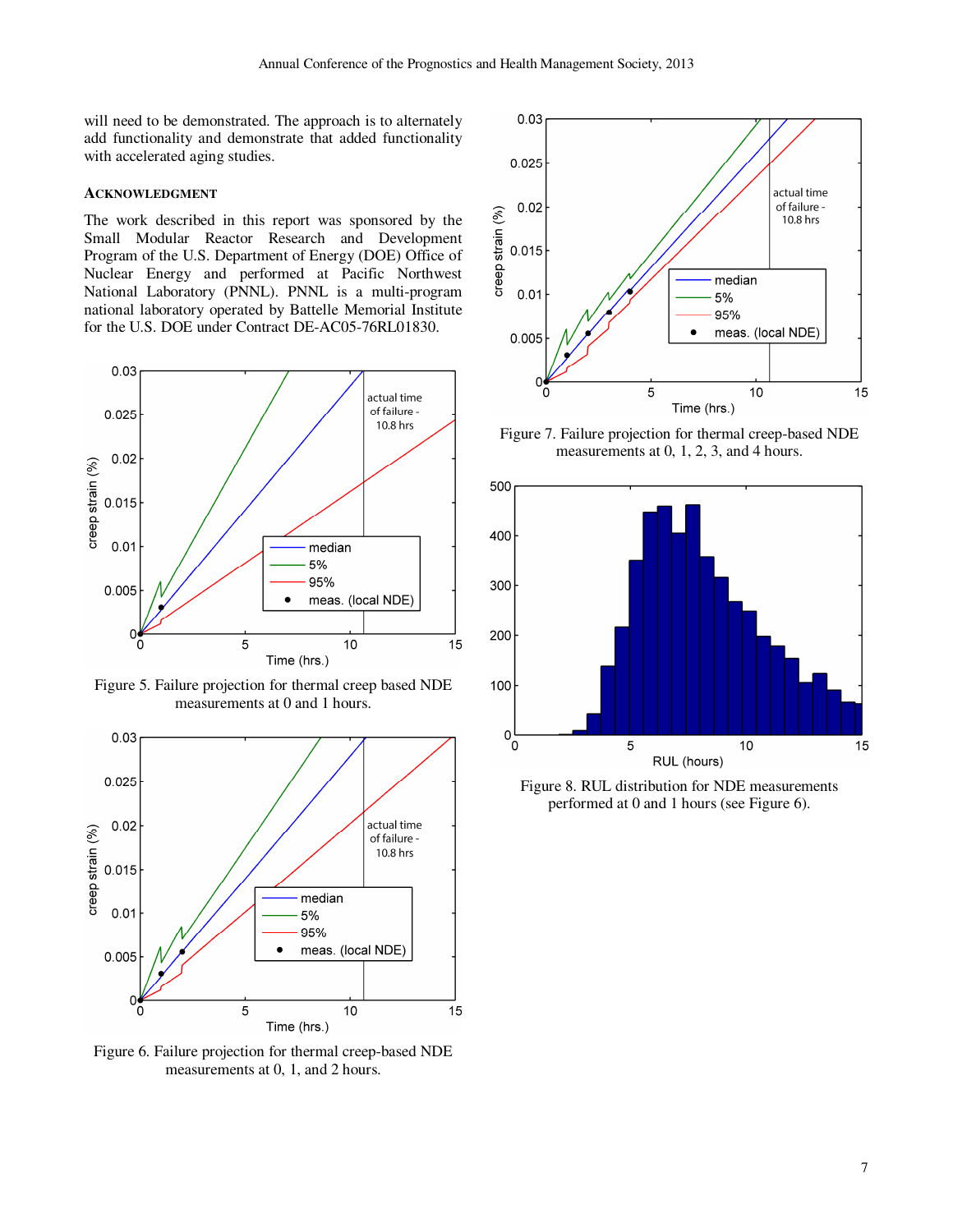

Figure 9. RUL distribution for NDE measurements performed at 0, 1, and 2 hours (see Figure 7).



Figure 10. RUL distribution for NDE measurements performed at 0, 1, 2, 3, and 4 hours (see Figure 8).

#### **REFERENCES**

- Abu-Khader, M. M. (2009). Recent advances in nuclear power: A review. *Progress in Nuclear Energy*, vol. 51, pp. 225-235. doi:10.1016/j.pnucene.2008.05.001.
- Abram, T., & Ion, S. (2008). Generation-IV nuclear power: A review of the state of the science. *Energy Policy*, vol. 36 (12), pp. 4323-4330. doi:10.1016/j.enpol.2008. 09.059.
- An, D., Choi, J.-H., & Kim, N. H. (2012). A tutorial for model-based prognostics algorithms based on Matlab code. *Annual Conference of Prognostics and Health Management Society 2012*, September 23-27, Minneapolis, MN. http://www.phmsociety.org/sites/ phmsociety.org/files/phm\_submission/2012/phmc\_12\_ 122.pdf.
- Arulampalam, M. S., Maskell, S., Gordon, N., & Clapp, T. (2002). A tutorial on particle filters for online nonlinear/non-Gaussian Bayesian tracking. *IEEE Transactions on Signal Processing*, vol. 50 (2), pp. 174-188. doi:10.1109/78.978374.
- Ball, S. J., Holcomb, D. E. & Cetiner, S. M. (2012). *HTGR measurements and instrumentation systems*. ORNL/TM-2012/107, Oak Ridge, TN: Oak Ridge National Laboratory.
- Baraldi, P., Mangili, F., & Zio, E. (2012). Ensemble of bootstrapped models for the prediction of the remaining useful life of a creeping turbine blade. *IEEE International Conference on Prognostics and Health Management: Enhancing Safety, Efficiency, Availability, and Effectiveness of Systems Through PHM Technology and Application (PHM 2012)* (pp. 1-8), June 18-21, Denver, CO. doi: 10.1109/ICPHM.2012.6299506.
- Bond, L. J., Griffin, J. W., Posakony, G. J., Harris, R. V. & Baldwin, D. L. (2012). Materials issues in high temperature ultrasonic transducers for under-sodium viewing. *Proceedings of 38th Annual Review of Progress in Quantitative Nondestructive Evaluation* (pp. 1617–1624), July 17-22, 2011, Burlington, VT. doi: 10.1063/1.4716407.
- Cetiner, S. M., Fugate, D. L., Kisner, R. A., & Wood, R. T. (2012). *Functional requirements for supervisory control of advanced small modular reactors*. SMR/ICHMI/ORNL/TR-2013/03, Oak Ridge, TN: Oak Ridge National Laboratory.
- Coble, J. B., Coles, G. A., Ramuhalli, P., Meyer, R. M., Berglin, E. J., Wootan, D. W. & Mitchell, M. R (2013). *Technical needs for enhancing risk monitors with equipment condition assessment for advanced small modular reactors*. PNNL-22377 Rev. 0; SMR/ICHMI/PNNL/TR-2013/02, Richland, WA: Pacific Northwest National Laboratory.
- Forsberg, C. (2012). A nuclear wind/solar oil-shale system for variable electricity and liquid fuels production. *Proceedings of 2012 International Congress on Advances in National Power Plants (ICAPP '12)* (pp. 2758-2765), June 24-28, Chicago, IL.
- Forsberg, C. W., Lee, Y., Kulhanek, M., & Driscoll, M. J. (2012). Gigawatt-year nuclear-geothermal energy storage for light-water and high-temperature reactors. *Proceedings of 2012 International Congress on Advances in National Power Plants (ICAPP '12)* (pp. 2728-2737), June 24-28, Chicago, IL.
- Haratyk, G., & Forsberg, C. W. (2011). Nuclear-renewables energy system for hydrogen and electricity production. *Nuclear Technology*, vol. 178 (1), pp. 66-82 http://epubs.ans.org/download/?a=13548.
- Hines, J. W., Upadhyaya, B. R., Doster, J. M., Edwards, R. M., Lewis, K. D., Turinsky, P., & Coble, J. (2011). *Advanced instrumentation and control methods for small and medium reactors with IRIS Demonstration*.